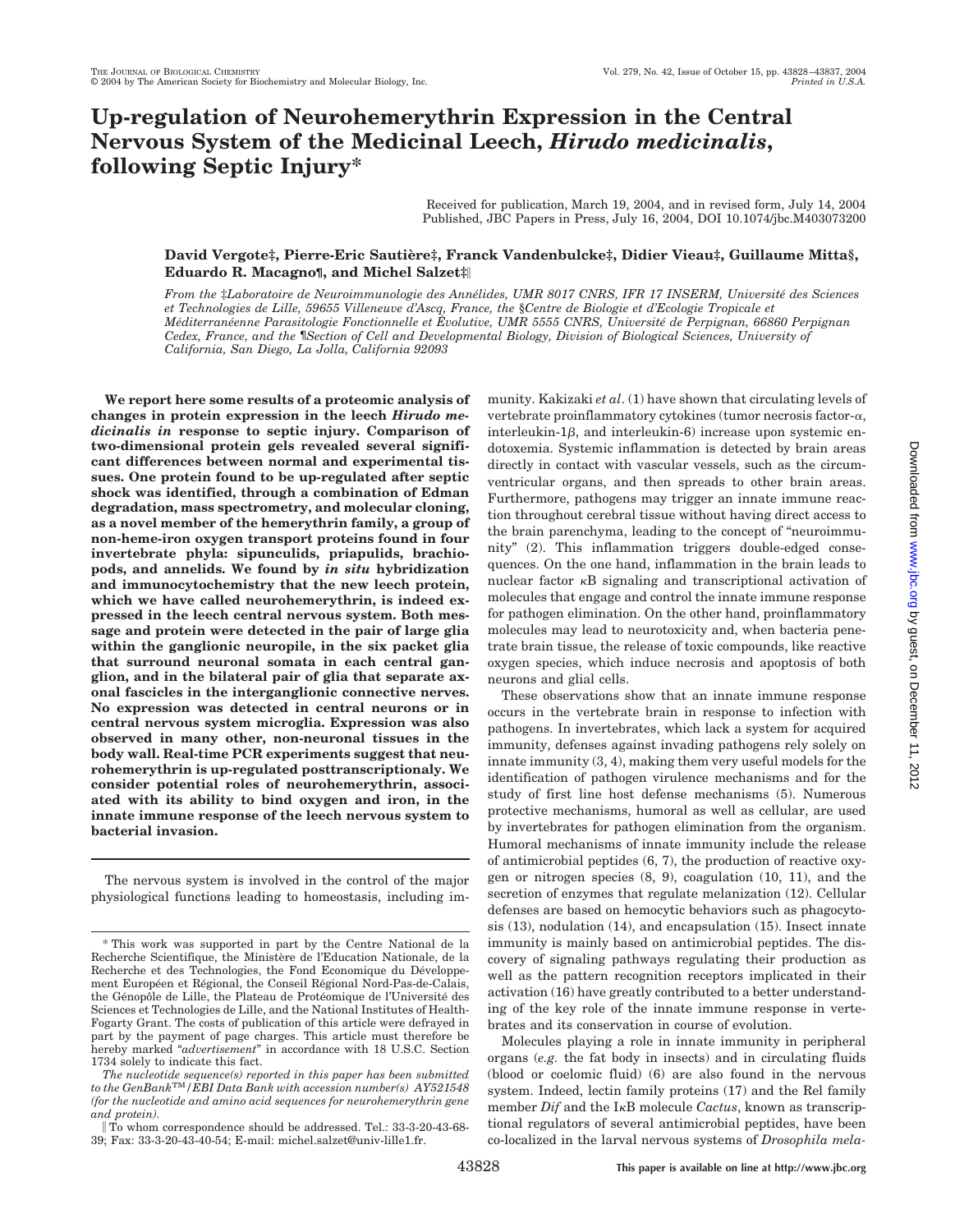*nogaster* (18). Several Toll-like receptors have also been found in neuronal or glial cells of insects and nematodes (19, 20). All these proteins have been shown to play crucial roles in the neural development, but it is not yet clear whether they also have roles in innate immunity within the nervous system except for the *tol-1* gene product of *Caenorhabditis elegans* expressed in pharyngeal neurons and involved in avoidance of pathogenic bacteria ingestion (20).

Innate immunity mechanisms are less known in annelids than in insects and nematodes. Most studies of annelid defenses have reported the isolation of molecules based on their biological activities, such as antimicrobial (21) or pattern recognition receptor properties (22), or on their homologies with vertebrate molecules (23, 24), without careful analyses of the mechanisms involved. Among annelids, one of the best known species is the medicinal leech, *Hirudo medicinalis*, which has been intensively studied since the XIX° century (25, 26). Its central nervous system is by now very well described, with some 400 neurons per segmental ganglia, most of them identified and characterized morphologically and physiologically (27). The development of the nervous system and its capacity to regenerate accurate synaptic connections after nerve damage are also well documented (28–31). Because so much is already known about the properties of the normal embryonic and adult CNS, the medicinal leech is an excellent system for the investigation of the mechanisms of the neuronal response to bacterial challenge.

Using a global approach based on two-dimensional gel electrophoresis, we have investigated whether the central nervous system of the leech *H. medicinalis* responds to bacterial challenge with detectable changes in its profile of protein expression. We report here that, among several significant observable changes, the leech nervous system responds to bacterial challenge by increasing the translation of a member of the Hemerythrin family of oxygen-carrying proteins.

#### EXPERIMENTAL PROCEDURES

*Animals—*Adult *Hirudo medicinalis* specimens were obtained from Ricarimpex (France) and kept in artificial pond water for acclimatization for at least 1 week before being used in experiments.

*Two-dimensional Gel Electrophoresis—H. medicinalis* central nervous systems were dissected out in leech Ringer (115 mM NaCl, 1.8 mM CaCl<sub>2</sub>, 4 mM KCl, 10 mM Tris maleate, pH 7.4), bathed for *ex vivo* septic shock in  $2 \times 10^8$  bacteria from a mixture of Gram-positive and negative bacteria (*Escherichia coli*/*Micrococcus luteus*) or in phosphate-buffered saline for 6 h before being frozen in liquid nitrogen. Batches of 10 control or experimental central nervous systems were stored prior to molecular analysis at -80 °C.

The initial steps in protein extraction consisted of three freezing/ defrosting cycles, ultrasonic extraction, and 10% trichloroacetic acid/ acetone precipitation. Dried pellets were then incubated 2 h at room temperature in "lysis" buffer (9.5 M urea, 2% Triton X-100, 65 mM  $\beta$ -mercaptoethanol, 1.25% SDS) (32). The protein concentration of each sample was determined using the Peterson method (33).

Isoelectrofocusing for the two-dimensional gel electrophoresis was performed with the IEFCell system (Bio-Rad). Immobilized pH 3–10 linear gradient strips were rehydrated in a reswelling solution containing 9 M urea,  $2\%$  Triton X-100, 10 mM dithiothreitol (DTT),<sup>1</sup> 0.2% v/v Bio-lyte, pH 3-10:pH 5-8:pH 7-9, 1:1:2 (Bio-Rad) and 350  $\mu$ g or 1 mg of proteins from the nervous system of *H. medicinalis* (for analytical or preparative electrophoresis, respectively). Rehydration was passive for 6 h, then active at 50 V for 14 h at 20 °C. Isoelectrofocusing voltage was rising gradually until 8000 V and running until 180,000 Vh at 20 °C. After focusing, the strips were incubated with 130 mM DTT in equilibration buffer (6 M urea, 375 mM Tris-HCl, 2% SDS, 20% glycerol, 0.02% Coomassie Blue G-250, pH 8.8) twice 15 min to reduce the proteins according to Wu *et al.* (34). Then the proteins were carbamidomethylated for a further 15 min with 135 mM iodoacetamide in equilibration buffer.

The immobilized pH 3–10 linear gradient strips were transferred on a 12% polyacrylamide gel containing 0.8% of cross-linker piperazine diacrylamide. Electrophoresis was performed in Tris/Tricine buffer according to the conditions defined by Schägger and von Jagow (35). Proteins were running 1 h at 30 V and then at 150 V until Coomassie Blue reached the bottom of the gel. After electrophoresis, gels were silver-stained according to a modified protocol of Morrissey (36) for Coomassie Blue stain according to Neuhoff (37).

*Two-dimensional Image Analysis—*Four gels per condition were analyzed using the Progenesis<sup>TM</sup> v1.5 software program (Nonlinear dynamics, Newcastle upon Tyne, UK). The analysis protocol included spot detection and filtering, whole image warping on a reference gel, background subtraction, average gel creation, spot matching, and volume normalization against the total volume of all protein spots present in the gel. Each analysis step was manually validated. In creating the gel average, one spot absence in the gel series was allowed. Statistical significance was measured by Student's paired *t* test.

*Edman Degradation—*Two-dimensional spots were excised and eluted according to Shaw (38) from Coomassie Blue-stained electrophoresis gels. NH2-terminal amino acid sequencing was performed on a pulse-liquid automatic peptide PerkinElmer Life Sciences/Applied Biosystems Procise cLC-492 microsequencer.

*In-gel Digestion for Mass Spectrometry Analysis—*Polyacrylamide gel pieces of Coomassie Blue-stained proteins were washed in 25 mM ammonium bicarbonate, 50% acetonitrile. After drying, they were placed on ice for 30 min in 50  $\mu$  of protease solution (sequence grade-modified trypsin, Promega, at 0.02 mg/ml in 25 mM ammonium bicarbonate). Excess of protease solution was then removed and replaced by 50  $\mu$ l of 25 mM ammonium bicarbonate. Digestion was performed overnight at 30 °C. Peptide extraction was performed twice 15 min with 50% acetonitrile, 1% trifluoroacetic acid for further MALDI-MS analysis or with 50% acetonitrile, 1% formic acid for further ESI-MS-MS analysis. Trypsin digests were then lyophilized in a SpeedVac concentrator (Savant) and resuspended in 5  $\mu$ l of 0.1% trifluoroacetic acid or 0.1% formic acid.

*Matrix-assisted Laser Desorption*/*Ionization-Time of Flight Mass Spectrometry (MALDI-TOF MS)—*MALDI-TOF MS analysis of trypsin digests was performed on a Voyager DE Pro (Applied Biosystems) in reflector mode at an accelerating voltage of 20 kV. One microliter of trypsin digests was spotted on 1  $\mu$ l of dried  $\alpha$ -cyano-4-hydroxycinnamic acid, 15 mg/ml in acetone and covered with 1  $\mu$ l of  $\alpha$ -cyano-4-hydroxycinnamic acid (10 mg/ml) in 70% acetonitrile, 0.1% trifluoroacetic acid. About 300 laser shots were accumulated to obtain the final spectrum. Mass measurements were then finalized after peak smoothing and internal calibration using the two autolysis trypsin fragments 2211.1 and 842.51. Protein data base searching was performed using MS-Fit (prospector.ucsf.edu/ucsfhtml4.0/msfit.htm) according to the monoisotopic molecular weight of  $[M+H]$ <sup>+</sup> peptides ions.

*ESI-MS*/*MS Analysis—*After desalting the samples on a C18 Zip-Tip (Millipore, Bedford, MA), the samples were loaded into nanoES capillaries (Protana, Odense, Denmark) using a  $5-\mu l$  on-column syringe. The capillaries were inserted into an Applied Biosystems Q-STAR Pulsar (Q-TOF-MS) using an ion spray source. Doubly charged peptides were selected, fragmented by  $N_2$  collision, and analyzed by MS-MS. The MS-MS sequence was manually assigned to search against Swiss-Prot, NCBI, and GenPept using Fasts software (fasta.bioch.virginia.edu/ fasta\_www/cgi/search\_frm.cgi?pgm=fs) (39).

*Cloning and Sequencing—*Total RNA extraction was performed with the TRIzol® kit (Invitrogen) according to manufacturer's conditions. First-strand cDNAs were prepared from these total RNAs with oligo(dT)<sub>12–18</sub> for primer. Five micrograms of RNA were first denatured 10 min at 70 °C in the presence of 2  $\mu$ l of 100  $\mu$ M primer in a total volume of 26.5  $\mu$ l. First-strand synthesis was generated in a 40- $\mu$ l volume by adding 2  $\mu$ l of deoxynucleotide triphosphate (dNTP) at 10 mm, 1  $\mu$ l of RNase inhibitor, 1  $\mu$ l of 0.1 M DTT, 8  $\mu$ l of 5  $\times$  buffer (250 mM Tris-HCl, pH 8.3, 375 mM KCl, 15 mM MgCl<sub>2</sub>), and 1.5  $\mu$ l of Superscript  $\mathbf{II}^{\rm TM}$  (200 units/ $\mu\mathbf{l}$ , Invitrogen). Incubation was performed for 55 min at 42 °C, then RNA was hydrolyzed at 55 °C for 15 min in the presence of 1  $\mu$ l of RNase H. To clone the 5'-end of the cDNA, we added a poly(A) tail to the cDNA first strand. For this,  $8 \mu l$  of cDNA were mixed with 2  $\mu l$  of  $5\times$  buffer, 2  $\mu l$  of 2 mm ATP, and 1  $\mu l$  of terminal deoxynucleotide transferase (Invitrogen) in a total volume of 20  $\mu$ l. The mixture was incubated 15 min at 37 °C followed by 10 min at 65 °C.

PCRs were performed in 50- $\mu$ l mixtures containing 2  $\mu$ l of firststrand cDNA as a template in PCR buffer  $1 \times (Q\text{-Biogene})$ , 1  $\mu$ l of

<sup>&</sup>lt;sup>1</sup> The abbreviations used are: DTT, dithiothreitol; ESI-MS-MS, electrospray ionization-tandem mass spectrometry; MALDI-TOF MS, matrix-assisted laser desorption/ionization-time of flight mass spectrometry; CP, crossing point; Tricine, *N*-[2-hydroxy-1,1 bis(hydroxymethyl)ethyl]glycine.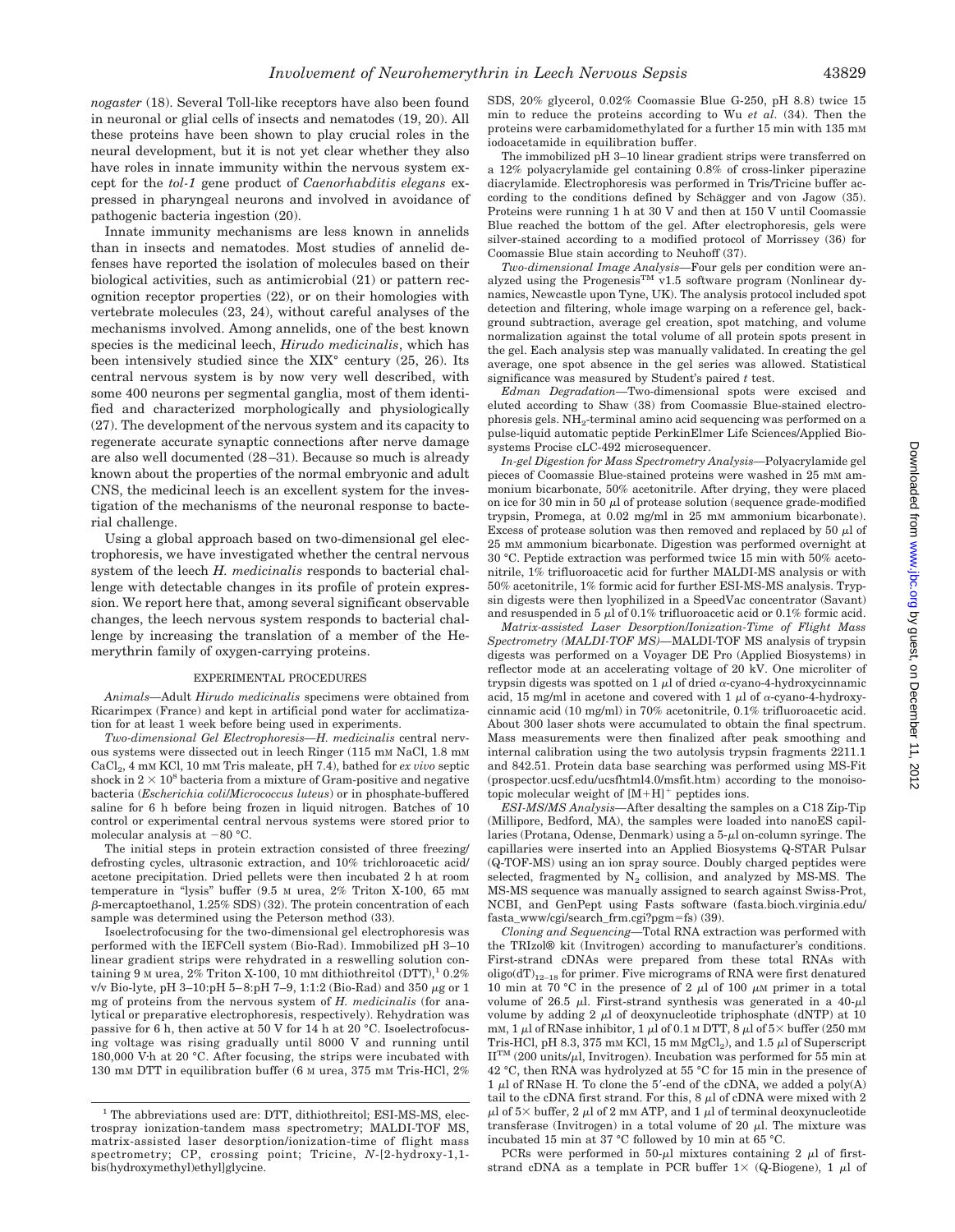

FIG. 1. **Modification of the expression of the 11/3 protein spot following sepsis.** *A*, silver-stained two-dimensional gels of *H. medicinalis* nerve cords. Molecular mass (*MM*) calibration is indicated on the *left* of the gel and pI calibration on the *top* of the gel. Note that the pI calibration is approximate, since the pI standards had to be run separately from the isoelectrofocusing gel strip. The 11/3 protein is *circled*. *B*, the expression of the  $11/3$  protein increases in nerve cords following bacterial challenge. Expression measurements were made with Progenesis<sup>TM</sup> software. The figure shows the averaged results from four gels for each condition. The increase is significant (\*,  $p < 0.05$ ). *C*, three-dimensional view of the 11/3 spot in control and bacteria challenge conditions.

primer, and 1  $\mu$ l of oligo d(T)<sub>12–18</sub>, each dNTP at 200  $\mu$ M, and 1 unit of TaqDNA polymerase (PerkinElmer Life Sciences). The PCR condition involves initial heating at 94 °C for 5 min followed thereafter by 30 cycles of denaturation at 94 °C for 40 s, primer annealing at 50 °C for 1 min, and primer extension at 72 °C for 1 min. Amplification cycles were followed by a final extension at 72 °C for 7 min. PCRs were performed in an Eppendorf Mastercycler gradient. The final PCR mixtures were analyzed on 1% (w/v) agarose gel.

The PCR products were ligated into the pGEM-T easy vector according to the manufacturer's instructions (Promega). Dideoxy sequencing reactions of the recombinant plasmids were analyzed with the T7 sequencing kit from Amersham Biosciences. The nucleotide sequences were analyzed on an ABI Prism® 310 Genetic Analyzer (Applied Biosystems).

*Real-time PCR—*Reverse transcription was performed as described above. Specific forward and reverse primers were designed using the LightCycler Probe Design software (Roche Applied Science), based on sequence data from the hemerythrin nucleic acid sequence. The primer sequences were: HEMF1 5'-TTCAGGCTTCTCTCGG-3' and HEMR1b 5-GTCAACTTCGACAAATCTGC-3. Primers for the control gene were designed from the sequence of a protein of the large ribosomal subunit available in a *H. medicinalis* expressed sequence tag data base: RPL7 aF2, 5-AATGATGAGGTCAGGCA-3; RPL7aR2b, 5-GGATCTCTTCA-GCCCTTT-3. PCRs were set up according to the LightCycler manual (Roche Applied Science). A mastermix of the following reaction components was prepared as follows (final concentrations): 8.6  $\mu$ l of water, 2.4  $\mu$ l of MgCl<sub>2</sub> (4 mM), 1  $\mu$ l of forward primer (0.4  $\mu$ M), 1  $\mu$ l of reverse primer (0.4  $\mu$ M), and 2  $\mu$ l of LightCycler Fast Start DNA Master SYBR Green I (Roche Diagnostics). LightCycler mastermix  $(15 \mu l)$  was filled in the LightCycler glass capillaries, and  $5 \mu$  of cDNA was added as PCR template. All primers were highly purified and salt-free (40). The following LightCycler run protocol was used: denaturation program (95 °C, 10 min), amplification and quantification programs repeated 40 times (95 °C for 15 s, annealing temperature for 5 s, 72 °C for 13s), melting curve program (60–95 °C with a heating rate of 0.1 °C/s and continuous fluorescence measurement), and a cooling step to 40 °C. Analysis of melting curves allowed optimization of annealing temperatures for each amplification product. Single highly specific amplification products were obtained using annealing temperatures ranging from 1 °C below to 1 °C above the  $T_m$  of primer pairs. For each reaction, the crossing point (CP) (defined as the cycle number at which the noise band intersects the fluorescent curves) was determined using the "Fit Point Method" of the LightCycler software 3.3 (Roche Diagnostics). PCRs were all set in triplicate, and the mean value of the three CPs was calculated. Intra-assay variation (test precision) of CPs was assessed by the coefficient of variation =  $(S.D. \pm mean) \times 100 (40, 41)$ . In addition, a no-template control  $(H<sub>2</sub>O$  control) was analyzed for each mastermix.

To calculate amplification efficiencies (*E*) of each target cDNA, relative standard curves were generated using serial dilutions (1, 1:10, 1:50, 1:100, 1:500, and 1:1000) of a unique leech nervous system cDNA sample consisting of a pool of the three cDNAs to be analyzed  $(1:1:1)$ . Standard curves were generated by the LightCycler software. They are based on the values of CPs and the log value of the standard cDNA dilution. Real-time PCR efficiencies (*E*) were calculated from the given slope of the standard curve according to the equation  $E = 10^{(-1/\text{slope})}$ . For each sample, the level of expression of the target gene was compared with the expression of a large subunit ribosomal gene. As amplification efficiencies for each sample were 2, the expression ratio  $(R)$  is calculated according to the formula  $R = 2(\text{CP}_{\text{ribosomal}} - \text{CP}_{\text{hemerythrin}}).$ 

*In Situ Hybridization*—A plasmid containing the 3'-end (641 bp) of hemerythrin was used as a template for the preparation of the probes. Digoxigenin-11-UTP and <sup>35</sup>S-UTP-labeled antisense and sense riboprobes were generated from linearized cDNA plasmids by *in vitro* transcription using RNA labeling kits (Roche Applied Science) and 35S-UTP (Amersham Biosciences).

Total animals or isolated nerve cords of *H. medicinalis* were fixed 2 h in a solution containing 4% paraformaldehyde in 0.1 M phosphate buffer, pH 7.4. After dehydration, tissues were embedded in Paraplast,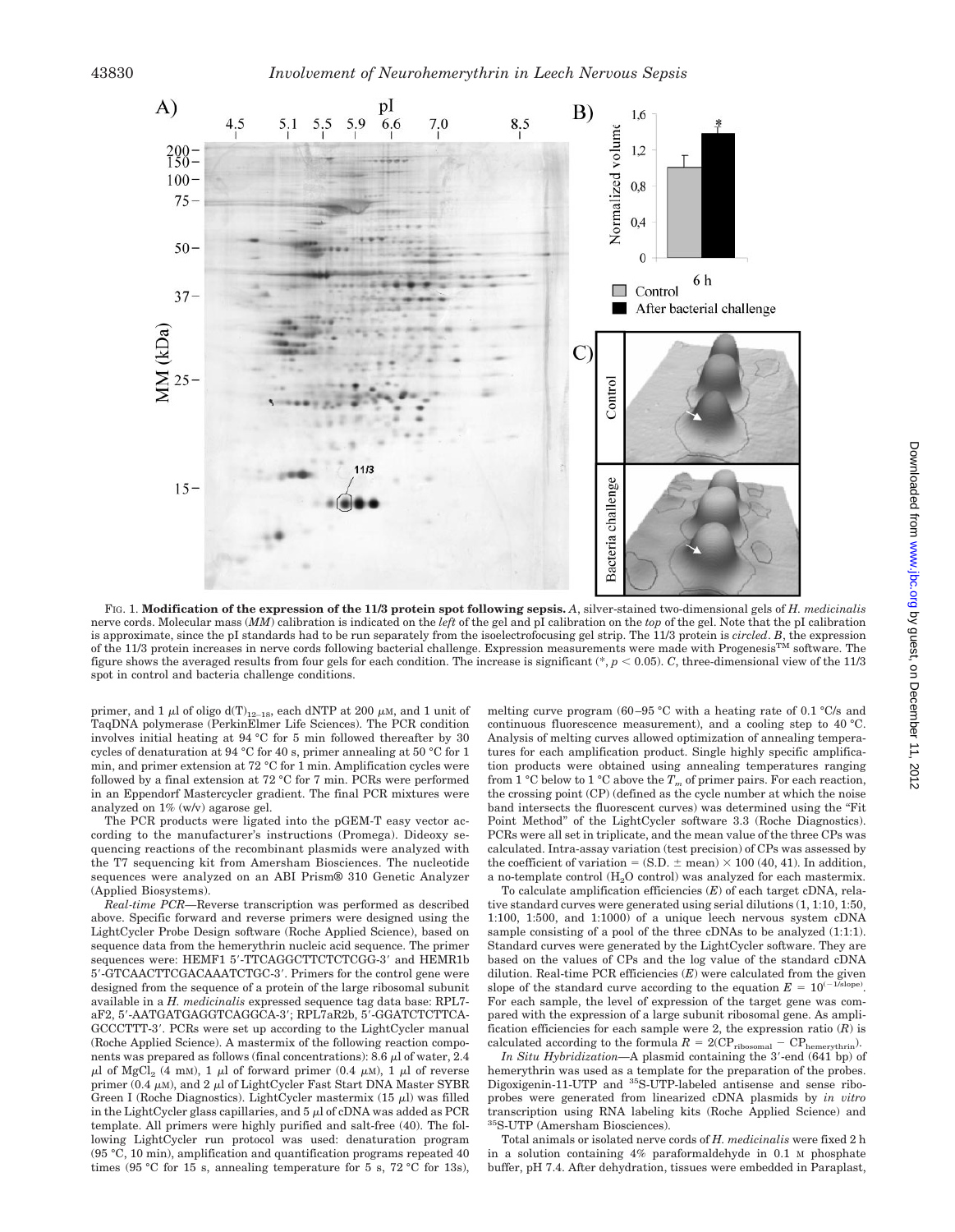$\mathbf{A}$ 

 $B)$ 

N.d.  $\ddot{\phantom{a}}$ 

H.m.

T.t.

N.d.

90

100

FIG. 2. **Sequence analysis of hemerythrin.** *A*, determined nucleotide and predicted amino acid sequences of *H. medicinalis* hemerythrin. Nucleotides and amino acid residues are numbered on the *right*. An *asterisk* denotes the stop codon, and the polyadenylation signal (aataaa) is *underlined*. The seven residues involved in iron binding in hemerythrin are *circled*. The  $NH_2$ -terminal sequence obtained by Edman degradation is shown with a *darker gray background*, and the sequence obtained by ESI-MS-MS is shown in *bold* and *underlined*. *B*, sequence alignment of hemerythrin from *H. medicinalis* and *T. tessulatum* (NCBI Q9GYZ9) and the hemerythrin-like protein MPII of *N. diversicolor* (NCBI P80255).

| gtcgaagctcttctgtctacaataaggttttctgctaata ATG GGT<br>TTT<br>М<br>$\mathbf{F}% _{t}\left  \mathbf{1}\right\rangle =\mathbf{1}_{t}\left  \mathbf{1}\right\rangle$ |                  |          |                          |                     |          |                                                                                 |                 |               | 49<br>3    |                       |                 |                                                            |                |
|----------------------------------------------------------------------------------------------------------------------------------------------------------------|------------------|----------|--------------------------|---------------------|----------|---------------------------------------------------------------------------------|-----------------|---------------|------------|-----------------------|-----------------|------------------------------------------------------------|----------------|
| E                                                                                                                                                              | GAA ATC<br>п     | CCT<br>P | GAG<br>в                 | CCG<br>$\mathbf{p}$ | TAT<br>Y | <b>GTT</b>                                                                      | TGG<br>W        | GAC<br>Б      | E          | GAA AGT<br>s          | F               | TTC AAA<br>к                                               | 88<br>16       |
| <b>GTT</b>                                                                                                                                                     | TTT<br>F         | TAC<br>Υ | <b>GAA</b><br>E          | AAT<br>Ν            | TTG<br>L | GAT<br>D                                                                        | GAG<br>E        | GAG<br>E      | CAC<br>(H) | AAA<br>K              | GGT<br>G        | CTC<br>L                                                   | 127<br>29      |
| F                                                                                                                                                              | TTC CAA GCC<br>Q | А        | ATC TTC<br>I             | F                   | AAT<br>N | TTG<br>L                                                                        | s               | TCC AAA<br>к  | S          | TCG CCT<br>P          | <b>GCT</b><br>A | <b>GAT</b><br>D                                            | 166<br>42      |
| AAT<br>Ν                                                                                                                                                       | GGC<br>G         | A        | L                        | К                   | H        | GCC CTG AAA CAT CTG AGT AAA GTC ATT<br>L                                        | S               | K             | V          | I                     | GAT<br>D        | <b>GAA</b><br>F                                            | 205<br>55      |
| CAT<br>Œ                                                                                                                                                       | F                | S        | Η                        | Œ)                  | E        | TTC AGC CAT GAA GAG GAC ATG ATG AAG AAG GCC<br>D                                | М               | М             | К          | K                     | А               | AGT<br>S                                                   | 244<br>68      |
| TAC<br>Υ                                                                                                                                                       | TCG<br>S         | GAT<br>D | TTT<br>F                 | GAT<br>D            | Ν        | AAC CAC AAG AAA GCT<br>$(\mathbb{H})$                                           | K               | К             | А          | CAC<br>$(\mathbb{H})$ | GTA GAC<br>V    | D                                                          | 283<br>81      |
| TTT<br>F                                                                                                                                                       | CAG<br>Q         | GCT<br>A | TCT<br>S                 | $_{\rm CTC}$<br>L   | GGT<br>G | GGC<br>G                                                                        | <b>CTT</b><br>L | TCG<br>S      | TCT<br>S   | CCT<br>P              | GTT<br>V        | GCA<br>А                                                   | 322<br>94      |
| AAT<br>Ν                                                                                                                                                       | GAT<br>D         | AAA<br>K | <b>GTG</b><br>V          | CAT<br>Н            | TGG<br>W | А                                                                               | GCC AAG<br>K    | GAC<br>D      | TGG<br>W   | TTG<br>L              | GTG<br>V        | AAT<br>Ν                                                   | 361<br>107     |
| $(\mathbb{H})$                                                                                                                                                 | I                | К        | CAC ATC AAA GGA ACC<br>G | T                   | GAC<br>⊚ | TTT<br>F                                                                        | CTC<br>L        | TAC<br>Υ      | AAG<br>K   | G                     | GGA AAG<br>К    | TTG<br>L                                                   | 400<br>120     |
| TGA<br>$\star$                                                                                                                                                 |                  |          |                          |                     |          |                                                                                 |                 |               |            |                       |                 | atgcttcctcagtctccagtttgcagatttgtcgaagttgacaagag            | 450<br>121     |
| aatcatatttacggatgaaaaactaatgttcgatcaacagataatttatact                                                                                                           |                  |          |                          |                     |          |                                                                                 |                 |               | 502        |                       |                 |                                                            |                |
|                                                                                                                                                                |                  |          |                          |                     |          |                                                                                 |                 |               | 554        |                       |                 |                                                            |                |
|                                                                                                                                                                |                  |          |                          |                     |          |                                                                                 |                 |               | 606        |                       |                 |                                                            |                |
| ctcga                                                                                                                                                          |                  |          |                          |                     |          |                                                                                 |                 |               |            |                       |                 |                                                            | 611            |
| H.m.<br>T.t.<br>N.d.                                                                                                                                           | :<br>፡<br>÷      |          | MVFEIPEPYOWDETF          | 10                  | WDESE    | 2.0<br>MCFEIPEPYVWDESFKVFYENLDEEHKCLFOAIFNLSKSPA<br>EVFYEKLDEEHKGLFKGIKDL<br>VF |                 | YEKLDEBHKOLFN | 30         |                       | ∎A∎CGG-N        | 40<br>$\ddot{\phantom{a}}$<br>SDSPA<br>÷<br>$\ddot{\cdot}$ | 41<br>41<br>39 |
| H.m.<br>T.t.                                                                                                                                                   |                  |          | CSETLEKL                 | 50<br>KHLSKV        |          | 60<br>DEHFSHEEDMMKK-ASYSDE<br><b>HFTDEEEMMKS</b>                                |                 |               | 70<br>-KSY |                       | 80<br>HKKAH     |                                                            | 81<br>81       |

and  $8-\mu m$  sections were cut, mounted on poly-L-lysine-coated slides, and stored at 4 °C until use.

Digoxigenin-labeled riboprobes (40–100 ng per slide) and 35S-labeled riboprobes (100 ng or 106 counts/min per slide) were hybridized to tissue sections as described previously (42, 43). Riboprobes were diluted in hybridization buffer containing 50% formamide, 10% dextran sulfate,  $10\times$  Denhardt's solution, 0.5 mg/ml tRNA from *E. coli*, 100 mM DTT, and 0.5 mg/ml salmon sperm DNA. Hybridization was carried out overnight at 55 °C in a humid chamber. Slides were then washed twice  $(2 \times 30$  min) with  $2 \times$  SSC (standard saline citrate), treated with RNase A (20  $\mu$ g/ml in 2× SSC) for 30 min at 37 °C, and consecutively rinsed twice for 30 min at 55 °C. The probes labeled with digoxigenin-UTP were revealed using alkaline phosphatase-conjugated antibodies as described previously (42).

The 35S-UTP hybridization signal was visualized using autoradiog-

raphy. Samples were coated by dipping in LM1 Amersham liquid emulsion, immediately dried, and exposed for a 10-day period. At the end of the exposure period, the autoradiograms were developed in D19b (Eastman Kodak Co.), fixed in 30% sodium thiosulfate (10 min at room temperature), stained with toluidine blue, and mounted with XAM mounting medium (Merck).

110

VLVNHIKGTDI

Slides were observed under a Zeiss Axioskop microscope, and images were captured with a system equipped with the Leica IM 1000 software.

Controls for *in situ* hybridization consisted of replacing antisense riboprobe with sense riboprobe. RNase control sections were obtained by adding a preincubation step with  $10 \mu g/ml$  RNase A prior to hybridization.

*Immunocytochemistry—*A potentially immunogenic region of hemerythrin (HIKGTDFKYKGKL) (His<sup>108</sup>-Leu<sup>120</sup>) was chemically synthesized, coupled to ovalbumin, and then used to immunize two New

80

120

**KGKI** 

 $\ddot{\cdot}$ 120

 $\mathbf{r}$ 120

119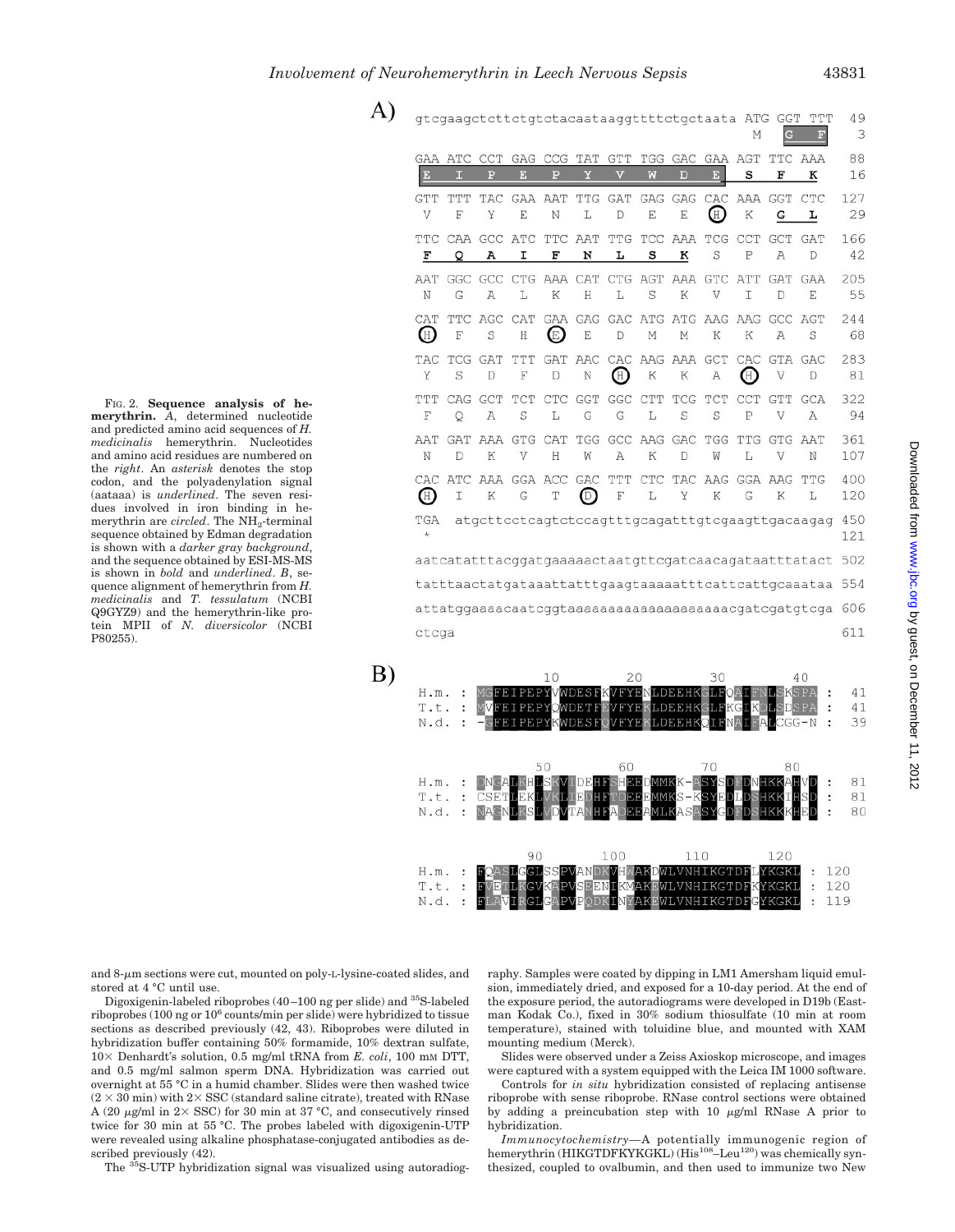A)

FIG. 3. **Peptide mass fingerprint of the 11/3 protein.** *A*, MALDI-TOF mass spectrum, acquired in the reflectron mode, of *H. medicinalis* hemerythrin after digestion with modified trypsin, as described under "Experimental Procedures." *Arrows* indicate tryptic fragments corresponding to theoretical digestion of the sequence presented in Fig. 2. *T* indicates the autodigested fragment of trypsin. *B*, comparison of experimental tryptic fragment masses of the 11/3 protein (*column 1*) and tryptic fragment masses predicted theoretically from the sequence of *H. medicinalis* hemerythrin (*column 2*).



| $\left[\mathbb{N}^{\dagger}$ $\top$ $\Gamma$ <sup>250</sup> | [MTH]'+ | <b>Dhhuu</b> | COVETED  | <b>Sequence</b>                   |
|-------------------------------------------------------------|---------|--------------|----------|-----------------------------------|
|                                                             |         |              | residues |                                   |
| 872,45                                                      | 872,45  | 0            | 39-47    | (K) SPADNGALK (K)                 |
| 1024.56                                                     | 1024,56 | 0            | 103-110  | (K) DVVLVNHIK (G)                 |
| 1237,68                                                     | 1237,69 | -8           | 28-38    | (K) GLFQAIFNLSK(S)                |
| 1311,59                                                     | 1311,60 | +8           | 66-76    | (K) KASYSDFDNHK (K)               |
|                                                             |         |              | 67-77    | (K) ASYSDFDNHKK (A)               |
| 1422,64                                                     | 1422,65 | $-7$         | 17-27    | (K) VFYENLDEEHK (G)               |
| 1746,72                                                     | 1746,75 | -17          | 52-65    | (K) VIDEHFSHEEDMMK (K)            |
| 1842.85                                                     | 1842.70 | $+81$        | 2-16     | (M) GFEIPEPYVWDESFK (V)           |
| 1874,86                                                     | 1874,84 | $+11$        | 52-66    | (K) VIDEHFSHEEDMMKK (A)           |
| 2012,99                                                     | 2013,00 | -5           | 78-97    | (K) AHVDFQASLGGLSSPVANDK (V)      |
| 2634,32                                                     | 2634,34 | -8           | 78-102   | (K) AHVDFQASLGGLSSPVANDKVHWAK (V) |
| 2641.34                                                     | 2641.33 | $+4$         | 17-38    | (K) VFYENLDEEHKGLFQAIFNLSK (S)    |

Zealand rabbits according to the protocol of Agrobio (La Ferté St Aubin, France) to recover antisera.

Tissue sections obtained as decribed above were preincubated 1 h in TBS (0.1 M Tris, pH 7.4, 0.9% NaCl) containing 1% normal goat serum, 1% ovalbumin, and 0.05% Triton X-100. Then, sections were incubated overnight at 20 °C in TBS containing 1:400 rabbit anti-hemerythrin antiserum, 1% normal goat serum, 1% ovalbumin, 0.05% Triton X-100. After washes in TBS, sections were incubated for 2 h with a goat anti-rabbit fluorescein isothiocyanate-tagged antiserum (Jackson ImmunoResearch) diluted 1:100 in TBS. After washes, slides were mounted in glycerol containing 25% TBS and 0.1% *p*-phenylenediamine. Labeled cells were observed using a Leica laser scanning microscope (TCS NT) equipped with a Leica (DMIRBE) inverted microscope and an argon/krypton laser. Fluorescein isothiocyanate signal was detected using a 488 nm band pass excitation filter and a 575–640 nm pass barrier filter. Images were acquired sequentially as single transcellular optical sections and averaged over 16 scans/frame.

Controls consisted of incubations of anti-hemerythrin immunserum preadsorbed with the  $His^{108}$ -Leu<sup>120</sup> synthesis peptide.

#### RESULTS

*Neurohemerythrin Is Up-regulated following Sepsis—*Proteins from leech nervous systems, normal or subjected to sepsis, were separated by two-dimensional gel electrophoresis and stained with silver nitrate for image gel analysis using Progen $e^{im}$  software. The two-dimensional electrophoretic profile of leech nervous system proteins is illustrated in Fig. 1*A*.

Among the changes observed as a result of sepsis, the increase in the signal of the spot labeled 11/3 was particularly noticeable and was chosen for further analysis. A quantitative assay of the size of the signal (see "Experimental Procedures") revealed that the change in the annotated protein spot 11/3 was significant ( $p < 0.05$ ; Student's paired  $t$  test). The normalized volume of this protein spot, which corresponds to a protein of about 14–15 kDa and a pI between 5 and 6 (Fig. 1*A*), increased by about 40% over controls following bacterial challenge (Fig. 1*B*).

To identify the 11/3 protein, we first performed an in-gel digestion with trypsin, followed by MALDI-TOF mass spectrometry analysis. This yielded a peptide mass fingerprint for the 11/3 protein, but this was insufficient information for the immediate identification of the protein because of the current lack of detailed genomic sequence information for the *H. medicinalis* genome. After passive elution, followed by Edman sequencing, we obtained the  $12 \text{ NH}_2$ -terminal amino acids of the protein. This sequence,  $H_2N$ -GFEIPEPYVWDE . . . , was then compared with those in the Swiss-Prot and NCBI databases using the MS-Pattern program (prospector.ucsf.edu/ucsfhtml4.0/mspattern.htm). The comparisons with the two data bases yielded the same identification, a hemerythrin family protein, a divalent cation-binding protein already described in two other Annelids, the sand worm *Nereis diversicolor* (NCBI P80255; 92% identity) and the rhynchobdellid leech *Theromyzon tessulatum* (NCBI Q9GYZ9; 83% identity) (44, 45).

To obtain sequence tags, tryptic digests of the 11/3 protein were analyzed on a Q-TOF-MS. ESI-MS-MS experiments on two tryptic fragments gave two sequence tags  $H_2N-GFEL'PE-$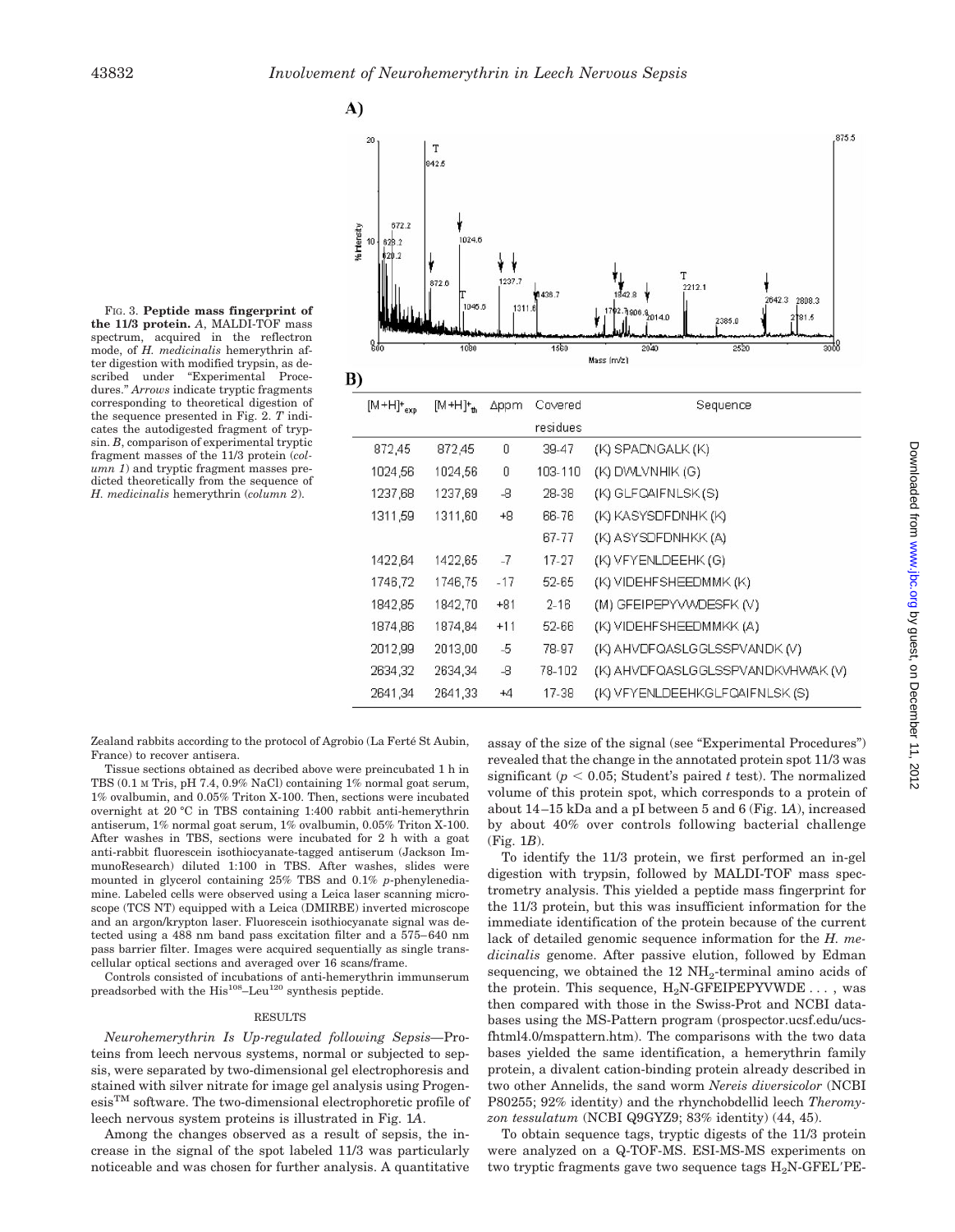

FIG. 4. **Detection of hemerythrin message in the CNS of** *H. medicinalis***.** Sections were hybridized with digoxygenin-labeled RNA probes, followed by immunodetection as described under "Experimental Procedures." *a–e*, antisense hemerythrin probe labeling in head ganglia. *g–j*, antisense hemerythrin probe labeling in segmental ganglia. *f*, antisense hemerythrin probe labeling in connectives between segmental ganglia. *k*, sense hemerythrin probe labeling in head ganglion. *l*, sense hemerythrin probe labeling in segmental ganglia. *cg*, connective glia; *ic*, inner capsule; *n*, neuropile; *ng*, neuropile glia; *np*, neuronal packet; *oc*, outer capsule; *pgc*, packet glial cell; *sg*, segmental ganglia; *sog*, suboesophageal ganglion. *Scale bars*: 40  $\mu$ m ( $\alpha$ ,  $g$ , and  $k$ ), 20  $\mu$ m ( $b$ ,  $d$ ,  $f$ ,  $j$ , and  $l$ ), and 10  $\mu$ m ( $c$ ,  $e$ , and  $i$ ).

PYVWDESK-COOH (covering the sequence obtained by Edman degradation) and  $H_2N\text{-}GL'FZAL'FNL'SK\text{-}COOH$ (where  $L'$  could be I or  $L$  and  $Z$ ,  $Q$ , or  $K$ , respectively). The second sequence obtained by ESI-MS-MS was used to design oligonucleotide primers. The two primers designed were: 5-A-AGGGIHTITTYCARGC-3' for the sense primer and 5'-GATN-GCYTGRAAIADICC-3' for the antisense primer. Using two sets of primers, the sense primer and  $oligo(dT)_{12-18}$  on cDNA and the antisense primer and  $oligo(dT)_{12-18}$  on cDNA with a poly(A) tail added, we isolated and sequenced two clones. The combined sequence of the two clones allowed us to obtain the complete sequence of *H. medicinalis* hemerythrin. This hemerythrin cDNA is 613 bp in length (Fig. 2*A*) and encodes a 120-amino acid residue protein. The deduced protein has a calculated monoisotopic mass of 13,674.7 Da and a theoretical pI of 6.39, not including any posttranslational modifications. The amino acid sequence showed 66 and 62% identity with *N. diversicolor* and *T. tessulatum* hemerythrin, respectively (Fig. 2*B*). The predicted protein contains the hemerythrin signature sequence (PROSITE, PS 00550) and all of the residues involved

in iron binding in sipunculid hemerythrins (46, 47), namely  $His^{26}$ ,  $His^{56}$ ,  $Glu^{60}$ ,  $His^{75}$ ,  $His^{79}$ ,  $His^{108}$ , and  $Asp^{113}$  (Fig. 2) were strictly conserved. Theoretical tryptic fragments of the amino acid sequence deduced from the cloned *H. medicinalis* hemerythrin were compared with the peptide mass fingerprint obtained after tryptic digestion of the protein 11/3. Eleven common fragments were identified. These 11 fragments covered 88% of the deduced amino acids sequence of the protein (Fig. 3). Thus, Edman sequencing, cDNA cloning, and mass spectrometry brought proof of the 11/3 protein identification as a hemerythrin family member. As described below, this protein is expressed in the nervous system, as well as other tissues, and hence we have named it neurohemerythrin.

*Neurohemerythrin Is Regulated Posttranscriptionally—*To investigate the up-regulation level of hemerythrin under bacterial challenge, we have evaluated hemerythrin transcript population against a ribosomal transcript using real-time reverse transcription-PCR. Calculation of expression ratios (data not shown) showed that hemerythrin transcription is not significantly modulated between control and septic con-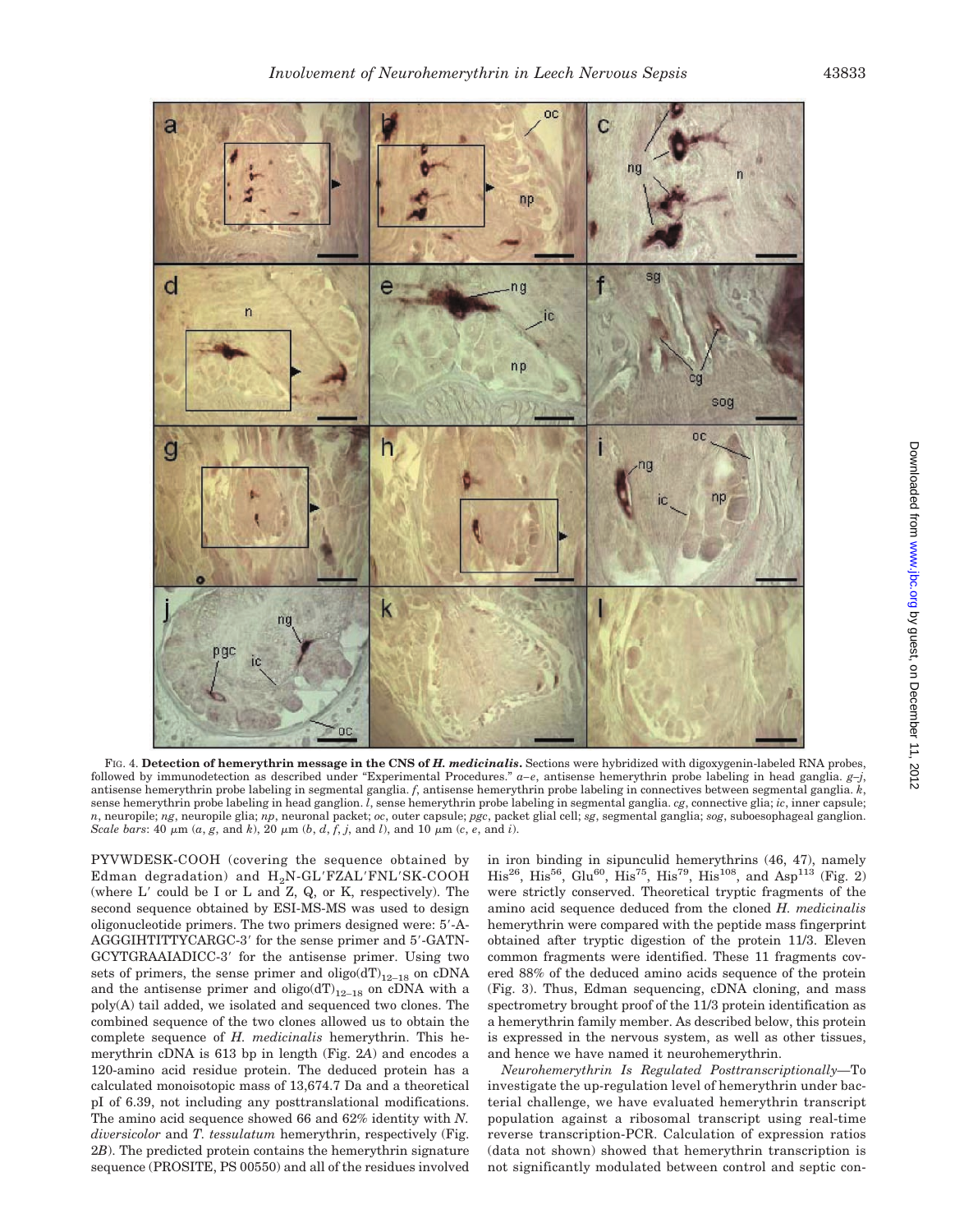FIG. 5. **Detection of hemerythrin messages in peripheral structures of** *H. medicinalis***.** Sections were hybridized with 35S-labeled RNA probes as described under "Experimental Procedures." *a* and *b*, antisense hemerythrin probe labeling in blood vessel wall. *c* and *d*, antisense hemerythrin probe labeling in muscle. *e* and *f*, antisense hemerythrin probe labeling in nephridia. *g* and *h*, sense hemerythrin probe labeling in blood vessel wall and nephridia and in muscles, respectively. *bvw*, blood vessel wall; *cm*, circular muscles; *ep*, epidermis; *lm*, longitudinal muscles; *n*, nephridia; *om*, oblique muscles. *Scale bars*: 40  $\mu$ m (*a*, *c*, *e*, *g*, and  $h)$  and 20  $\mu$ m (*b*, *d*, and *f*).



ditions after 2 h of incubation nor after 6 h. These results suggest that up-regulation of hemerythrin occurs at a posttranscriptional level.

*Neurohemerythin Is Expressed by Glial Cells in the CNS as Well as Various Cells in Peripheral Tissues—*Hemerythrin mRNA was detected in paraffin sections of adult leech tissues by *in situ* hybridization with digoxigenin- or 35S-labeled antisense riboprobes, with a sense probe providing a control for specificity. Signal was detected both in the nervous system (Fig. 4) and in peripheral tissues (Fig. 5). As mentioned above, the expression in the nervous system has led us to call the hemerythrin molecule we identified neurohemerythrin.

In the leech CNS, as in other invertebrates, the neuronal cell bodies in each ganglion reside in an outer layer surrounding a central neuropil. There are six packets of neuronal somata in each segmental ganglion, and these are enveloped by six giant glial cells and separated by septa (48). In addition, two giant glial cells that extend multiple processes are present in the neuropil, and other giant glia cells envelop axons in the interganglionic connectives as well as the root nerves that extend from the ganglia to the bodywall. In the CNS, neurohemerythrin expression was detected in the giant glial cells in both the head (Fig. 4, *a–e*) and segmental ganglia (Fig. 4, *g–j*). Neuropile glial cells (Fig. 4, *a–e* and *g–j*), packet glial cells (Fig. 4*j*), and connective nerve glial cells (Fig. 4*f*) all contained hemerythrin mRNA. Blood vessel wall cells (Fig. 5, *a* and *b*), muscle cells (Fig. 5, *c* and *d*), and cells in the nephridia (Fig. 5, *e* and *f*) also showed hemerythrin mRNA expression.

We also assessed the presence of neurohemerythrin protein in the CNS by means of immunocytochemistry. Positive cells were observed in both the ganglia and the connective nerves. In ganglia, strong immunolabeling surrounded neuronal perikarya, but no signal was detected within the neurons, indicating that in the packets, only the glial cells expressed neurohemerythrin (Fig. 6, *a* and *b*). Hemerythrin immunoreactivity in the neuropile appeared to be restricted to glial cells as well (Fig. 6, *c* and *d*). In the connective nerves, strong signal was evident in the central region and in the outer layer in either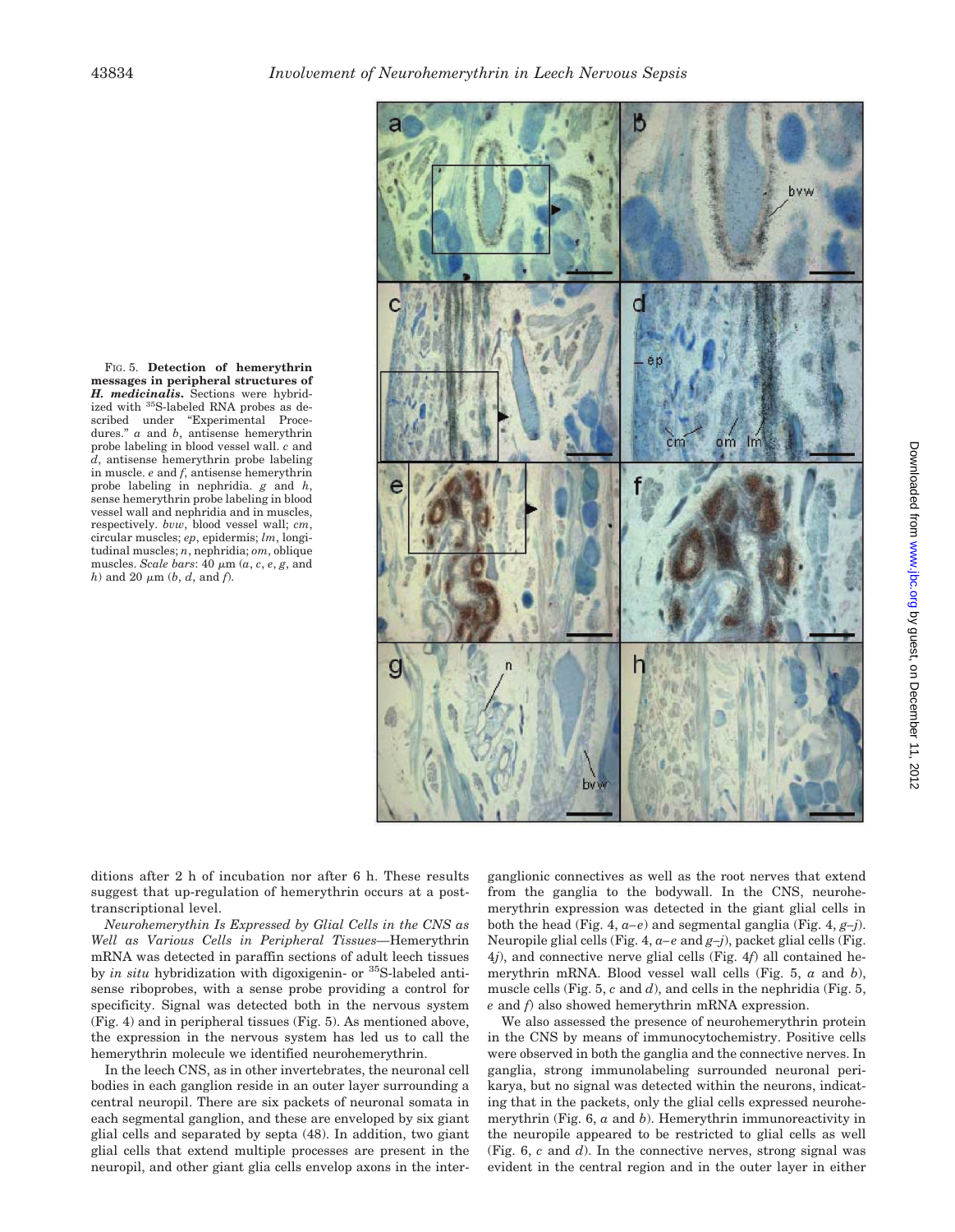FIG. 6. **Immunodetection of hemerythrin in the CNS of** *H. medicinalis***.** Positive cells are packet (*a*, *b*) and neuropile (*c*, *d*) glial cells within segmental ganglia and connective glial cells in the nerves between central ganglia (*e*, transversal section of connective; *f*, longitudinal section of connective). *cbn*, negatives of cell bodies of neurons; *cg*, connective glia; *co*, surfaces of connective nerves, *Fn*, negative of Faivre's nerve; *ng*, neuropile glia; *pgc*, packet glial cells. *Scale*  $bars$ : 10  $\mu$ m ( $a$  and  $c$ ), 2  $\mu$ m ( $b$  and  $d$ ) and 100  $\mu$ m (*e* and *f*).



transversal or longitudinal sections of nerves (Fig. 6, *e* and *f*), corresponding to the connective glia that envelops axon fascicles and surrounding both connectives.

### **DISCUSSION**

The nervous system of the leech *H. medicinalis* responds to septic challenge, as shown here, with detectable changes in its expression of specific proteins. In particular, using a variety of approaches, we have shown that the expression of a protein annotated as 11/3 in two-dimensional gels (see Fig. 1) increased significantly after sepsis. Characterization tools, such as Edman degradation, cloning, and mass spectrometry, allowed us to obtain the entire coding sequence of the modulated 11/3 protein. Its sequence shows a high level of similarity to proteins belonging to the hemerythrin family. The degree of amino acid identity is much greater in the end regions: the protein shows  $79\%$  identity in the first 33 amino acid residues at the NH<sub>2</sub> terminus and 90% identity in the last 20 amino acid residues at the COOH terminus with hemerythrins of others annelids (Fig. 2*B*). Hemerythrins, which have been found thus far in four invertebrate phyla (sipunculids, priapulids, brachiopods, and annelids), are non-heme-iron oxygen-transport proteins whose oxygen binding properties via two iron atoms have been described (49).

Hemerythrins have been identified not only in circulating fluids as multisubunit forms assembled into octomers (up to aggregates of 690 kDa in the polychaete *Magelona papillicornis* (50), for example) but also in muscles as monomeric forms of 13–17 kDa (51). They have been described in body fluids, such as the coelomic fluid of *Phascolopis gouldi* (52), *Dendrostomum pyroides* (53), *Sipunculus nudus* (49), or *N. diversicolor* (54) and also, recently, in the regenerative Retzius' neurons of the leech *H. medicinalis* (55). However, using *in situ* hybridization, we were able to localize hemerythrin expression in the leech nerve cord to the giant neuropil, packet, and connective glial cells (Fig. 4) but not to neurons as do Blackshaw *et al.* (55). The giant neuropil glial cells have many branching processes that envelop the neurites of central neurons and the afferents of peripheral neurons.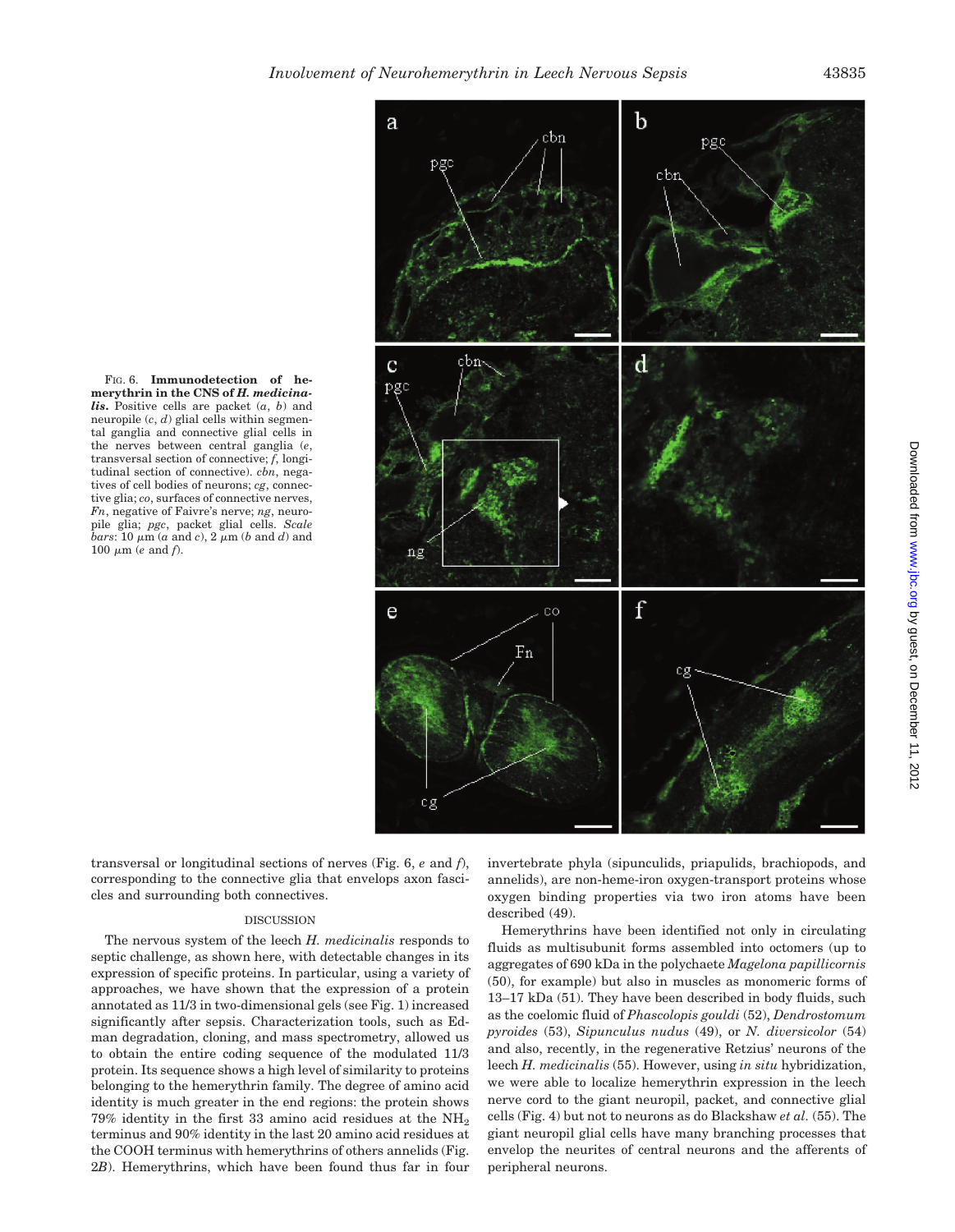These three glial cell types are electrically and dye coupled with each other by gap junctions (56, 57). In all nervous systems, glial cells are implicated in nervous tissue homeostasis (58, 59). They allow cellular nutrition of neurons and neuroprotection of the tissue. Farr *et al*. (60) have shown that inflammation causes hyperexcitability of sensory neurons of the mollusc *Aplysia californica*. Moreover, an oxygen supply is necessary for the transmission of impulses in neurons. In fact, the molluscan nerves failed to transmit impulses when placed in nitrogen or when the hemoglobin function is blocked by carbon monoxide (61, 62). The neurons oxygen-supplying role of oxygen-transport proteins is crucial for both the normal and stress situation. As an oxygen-binding molecule, a possible role for hemerythrin in an innate immune response we demonstrate here could be oxygen providing.

The work of Hunt (63) has assessed that normal well oxygenated tissues are highly resistant to infection. Bacterial challenge induced actually a stress response that involves metabolic needs. Oxygen providing to tissues, and particularly to nervous tissue, will satisfy these needs and allow an immune response of sufficient scale. Oxygen binding properties of hemerythrin via two iron atoms have been described (49). Hemerythrin is not the only oxygen-transport protein of the medicinal leech. Unlike other achaete Annelids, *H. medicinalis* has a closed circulatory system containing blood-carrying oxygen with hemoglobin (64). But to our knowledge, hemoglobin is located in blood vessels, and there are no myoglobin-like proteins to keep oxygen in organs and tissues, which have important needs in oxygen as muscles. Hemerythrin could perform this role. Indeed, hemerythrin has been found in Annelids muscles (51). In this work, we confirm this muscular localization in the medicinal leech. Moreover, we have also found hemerythrin in nephridia, which, as an excretory organ, also needs a high metabolic level. Finally, the presence of hemerythrin in blood vessel walls could be a link between the hemoglobin of the circulatory system and the hemerythrin in organs. We propose here that, in *H. medicinalis*, hemerythrin could take over the oxygen from the circulating hemoglobin to differents organs.

Another hypothetical role of hemerythrin in innate immunity of the leech could be antibacterial activity. Indeed, recent works from Deloffre *et al*. (65) showed that a hemerythrin-like peptide (MPII) isolated from the Annelid *N. diversicolor* was released in the blood stream after infection and possess a bacteriostatic activity. In this case, the hemerythrin expression in nephridial tissue would be important in Annelids because invading microorganisms can be excreted by nephridia (66) or engulfed by cells of the nephrostome (67). Expression of a bacteriostatic molecule, like hemerythrin, in this bacteria entrance/exit site would be crucial for the leech immunity. Moreover, as an iron-containing molecule, hemerythrin, could be involved in the iron availability regulation. Iron is a nutrient required for nearly all living organisms. Adequate iron storage proteins are also important for the defense of the organism against, first, the toxicity of membrane-destroying free radicals formed from ionic iron and, second, bacterial invasion. It has been shown, on the one hand, that the presence of free iron abolishes both bactericidal and bacteriostatic effects of diverse biological fluids like serum (68) or amniotic fluid (69) or of antibiotics (70) and leads to greatly enhanced virulence with increased rates of multiplication that can overwhelm natural defenses and, on the other hand, that iron-chelating resin reduces bacterial growth (71). Numerous proteins have ironbinding properties, but not all of them shielded iron from use by bacteria. Indeed, the other non-heme-iron protein transferrin captures iron and prevents its availability to the bacteria (72). Transferrin expression is up-regulated after *E. coli* infection of insects (73–76), while several studies have shown that heme compounds, like hemoglobin, possess virulence-enhancing properties with bacteria (77). As a non-heme iron protein, hemerythrin could act as transferrin in preventing free iron becoming available to bacteria. In this case, hemerythrin would compete with molecules as siderophores produced by bacteria to chelate iron from infected organism and would have indirect antibacterial properties.

On top of a role of hemerythrin in oxygen providing and iron availability regulation, we could not exclude a role of hemerythrin as bioactive peptide precursor. Indeed, several Invertebrates are able to generate, from oxygen-carrying molecules like hemoglobin or hemocyanin, peptides presenting pleiotropic activities like antimicrobial (78, 79) or neuropeptidic (80, 81) like Vertebrates (82).

In conclusion, we report here the implication of neurohemerythrin in innate immunity of the leech nervous system thanks to its increased representativity on two-dimensional gels after bacterial challenge and its expression by central nervous system glial cells. Its exact role in neuroprotection remains to be detailed, but we propose here a double role of hemerythrin in innate immunity: a role in oxygen providing to satisfy metabolic needs induced by bacterial challenge and a role in the regulation of free iron availibility to deprive bacteria of iron essential for their growth.

*Acknowledgments—*We thank Annie Desmons for her skilled technical assistance and Eric Décout from Proteaxis (Loos, France) for allowing and helping us to use the Progenesis $^{TM}$  software.

#### REFERENCES

- 1. Kakizaki, Y., Watanobe, H., Kohsaka, A., and Suda, T. (1999) *Endocr. J.* **46,** 487–496
- 2. Rivest, S., Lacroix, S., Vallieres, L., Nadeau, S., Zhang, J., and Laflamme, N. (2000) *Proc. Soc. Exp. Biol. Med.* **223,** 22–38
- 3. Hoffmann, J. A., Kafatos, F. C., Janeway, C. A., and Ezekowitz, R. A. (1999) *Science* **284,** 1313–1318
- 4. Janeway, C. A., Jr., and Medzhitov, R. (2002) *Annu. Rev. Immunol.* **20,** 197–216
- 5. Khush, R. S., and Lemaitre, B. (2000) *Trends Genet.* **16,** 442–449
- 6. Lemaitre, B., Reichhart, J. M., and Hoffmann, J. A. (1997) *Proc. Natl. Acad. Sci. U. S. A.* **94,** 14614–14619
- 7. Zasloff, M. (2002) *Nature* **415,** 389–395
- 8. Anderson, R. S. (2001) *Adv. Exp. Med. Biol.* **484,** 131–139 9. De Gregorio, E., Spellman, P. T., Rubin, G. M., and Lemaitre, B. (2001) *Proc.*
- *Natl. Acad. Sci. U. S. A.* **98,** 12590–12595 10. Iwanaga, S., Kawabata, S., and Muta, T. (1998) *J. Biochem.* (*Tokyo*) **123,** 1–15
- 11. Hall, M., Wang, R., van Antwerpen, R., Sottrup-Jensen, L., and Soderhall, K. (1999) *Proc. Natl. Acad. Sci. U. S. A.* **96,** 1965–1970
- 12. Soderhall, K., and Cerenius, L. (1998) *Curr. Opin. Immunol.* **10,** 23–28
- 13. Mitta, G., Vandenbulcke, F., and Roch, P. (2000) *FEBS Lett.* **486,** 185–190
- 14. Miller, J. S., Nguyen, T., and Stanley-Samuelson, D. W. (1994) *Proc. Natl. Acad. Sci. U. S. A.* **91,** 12418–12422
- 15. Pech, L. L., and Strand, M. R. (1996) *J. Cell Sci.* **109,** 2053–2060
- 16. Hoffmann, J. A., and Reichhart, J. M. (2002) *Nat. Immunol.* **3,** 121–126
- 17. Pace, K. E., Lebestky, T., Hummel, T., Arnoux, P., Kwan, K., and Baum, L. G. (2002) *J. Biol. Chem.* **277,** 13091–13098
- 18. Cantera, R., Roos, E., and Engstrom, Y. (1999) *J. Neurobiol.* **38,** 16–26 19. Preiss, A., Johannes, B., Nagel, A. C., Maier, D., Peters, N., and Wajant, H. (2001) *Mech. Dev.* **100,** 109–113
- 20. Pujol, N., Link, E. M., Liu, L. X., Kurz, C. L., Alloing, G., Tan, M. W., Ray, K. P., Solari, R., Johnson, C. D., and Ewbank, J. J. (2001) *Curr. Biol.* **11,** 809–821
- 21. Lassegues, M., Milochau, A., Doignon, F., Du Pasquier, L., and Valembois, P. (1997) *Eur. J. Biochem.* **246,** 756–762
- 22. Bilej, M., De Baetselier, P., Van Dijck, E., Stijlemans, B., Colige, A., and Beschin, A. (2001) *J. Biol. Chem.* **276,** 45840–45847
- 23. Salzet, M., Wattez, C., and Slomianny, M. C. (1993) *Comp. Biochem. Physiol. Comp. Physiol.* **104,** 75–81
- 24. Laurent, V., Salzet, B., Verger-Bocquet, M., Bernet, F., and Salzet, M. (2000) *Eur. J. Biochem.* **267,** 2354–2361
- 25. Retzius, G. (1891) *Biologische Untersuchengen, Neue Folge*, Vol. 2, pp. 1–28, Samson and Wallin, Stockholm, Sweden 26. Ehrenberg, C. G. (1836) *Beobachtungen einer auffallenden bisher unbekannten*
- *Structur des Seelenorgans bei Menschen und Thieren*, Koenigliche Akademie der Wissenschaften, Berlin
- 27. Macagno, E. R. (1980) *J. Comp. Neurol.* **190,** 283–302
- 28. Macagno, E. R., Peinado, A., and Stewart, R. R. (1986) *Proc. Natl. Acad. Sci. U. S. A.* **83,** 2746–2750
- 29. Xie, Y., Yeo, T. T., Zhang, C., Yang, T., Tisi, M. A., Massa, S. M., and Longo, F. M. (2001) *J. Neurosci.* **21,** 5130–5138